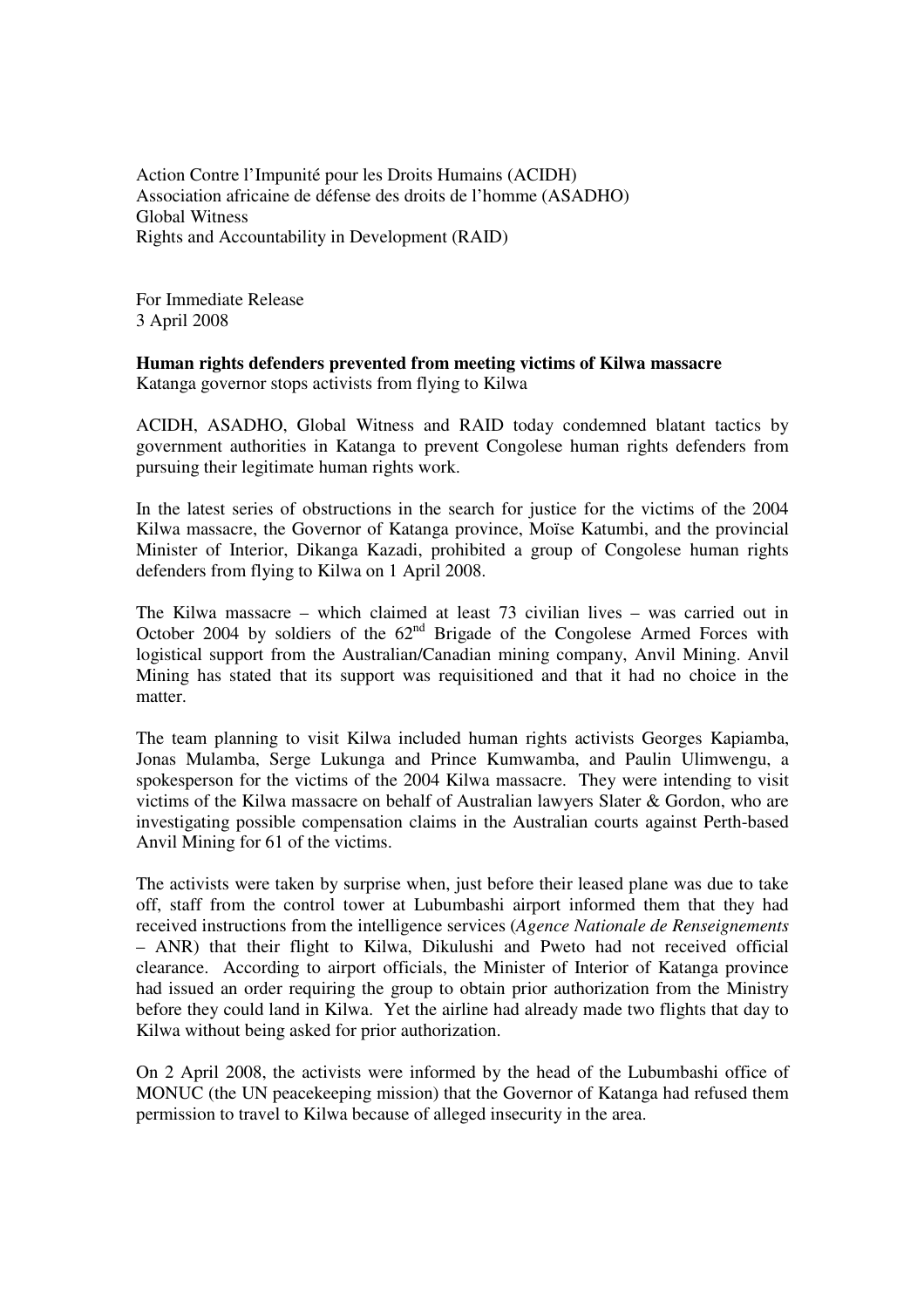Later the same day, the activists were told that the Governor had met a representative of the airline, as well as the head of the UN Office for the Coordination of Humanitarian Affairs (OCHA), and told them that they should not transport the human rights team to Kilwa.

One of the activists also received a telephone call from a local administrative authority in Kilwa asking him if the team had already arrived in Kilwa and informing him that if they did not have "official documents", there was no point in them going there.

"It is clear that all the authorities have been warned about our mission and instructed to prevent us from doing our work at all cost", said human rights lawyer, Georges Kapiamba. "The government is in effect denying the Kilwa victims their right to receive assistance to obtain justice for the damages they suffered."

The authorities' attempts to prevent the activists from travelling to Kilwa is part of a well-documented pattern of obstructions and pressures by the Congolese authorities in the Kilwa case.

The latest events demonstrate an intensification of efforts by the authorities to stifle the truth; it is also the first time in this case that they have deployed such tactics to restrict the movements of human rights activists. "This reflects how desperate the authorities are to prevent the truth about the Kilwa incident from coming out. It sets a worrying precedent for independent human rights work in Congo", said Prince Kumwamba, Executive Director of ACIDH.

ACIDH, ASADHO, Global Witness and RAID are calling on the Congolese authorities at provincial and national level - to put an immediate end to the harassment and obstruction of human rights workers seeking to obtain justice for the victims of the grave human rights violations committed in Kilwa.

## **For further information, please contact:**

Amigo Ngonde Funsu (ASADHO): +243 998246147, +243 815181707 Georges Kapiamba : +243 814043641, +243 998411070 Prince Kumwamba N'sapu (ACIDH) : +243 995252965, +243 997025331 Patricia Feeney (RAID) + 44 7796 178 447 Carina Tertsakian (Global Witness) +44 207 561 6372

## Notes for Editors

In June 2007 the military court of Katanga acquitted nine Congolese soldiers and three expatriate employees of Anvil Mining for war crimes and complicity in war crimes committed in Kilwa. The charges included summary executions, torture, illegal detention and looting. The proceedings were widely condemned for extensive flaws and irregularities, including political interference and intimidation of witnesses. Louise